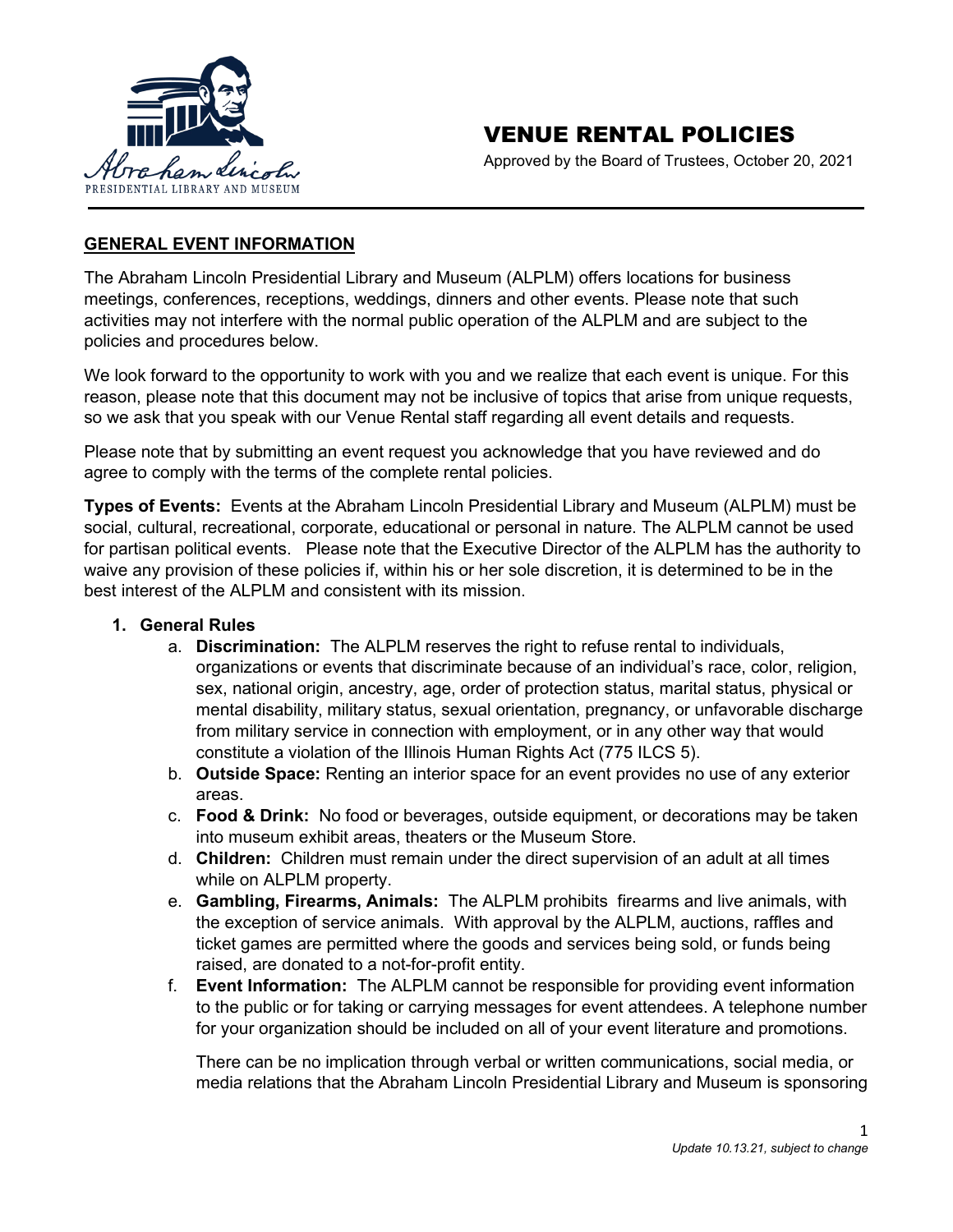

Approved by the Board of Trustees, October 20, 2021

an event, has endorsed the organization sponsoring an event, or supports the views of the organization sponsoring the event.

- g. **Media/Press:** Press conferences may not be held in the ALPLM without the prior written approval of the ALPLM.
- h. **Photography/Video:** Photographs/video taken in designated areas in the ALPLM for personal use are permitted. Flash photography is not allowed in the exhibit spaces, including in Journeys, Treasures Gallery, Illinois Gallery, and Library venues showcasing artifacts. Photography and video are not allowed in the theaters.
- i. **Filming:** Clients choosing to film any portion of their presentations must put the following disclaimer on the video before sharing publicly: *The views and opinions expressed in this video are not necessarily those of the Abraham Lincoln Presidential Library and Museum and are presented for educational and informational purposes.*

#### **2. Event Hours/Additional Charges**

- a. **Daytime Events:** Daytime events are available in the Library, Union Station (when not being utilized as exhibit space), and Union Square Park. You may choose a full-day rental (up to 8 hours) or a half day rental (up to 4 hours). Daytime events must end by 5:00 p.m.
- b. **Evening Events:** Evening events are offered throughout the campus. Library evening events are up to four hours in length and available between the hours of 5:00 p.m. and 10:00 p.m. Museum events are held between the hours of 6:00 p.m. (or 6:30 p.m. for 200 or more guests) and 10:00 p.m.
- c. **Set-up/tear-down:** Our Venue Rental Manager will work with you to ensure you have enough time for set-up. Please note that set-up in the museum cannot begin until 5:00 p.m. Clients will have up to one hour to remove their event items (no later than 11:00 p.m.) Events exceeding the timing listed above are subject to an automatic \$750 per hour charge.
- d. **Weekend Charge:** Events held in the Library, Union Station or Union Square Park on the weekend will incur a \$500 weekend event charge for full-day events (\$300 for halfday or evening events) in addition to the venue rental charge. The additional charge would not apply if three or more venues are rented or if the client hosts a Museum event in relation to the weekend Library, Union Station or Union Square Park event.
- e. **Holiday Charge:** Events held throughout the campus on a state holiday will incur a \$500 charge for full-day events (\$300 for half-day or evening events) in addition to the venue rental charge.
- f. **Multiple Venue Discount:** There are multiple spaces to rent in the Library. Those renting the Library for a daytime event (Monday - Friday) will pay full price for the highest-priced space. Additional venues can be rented at \$100 off the full-day rental fee (\$50 off a half-day rental fee).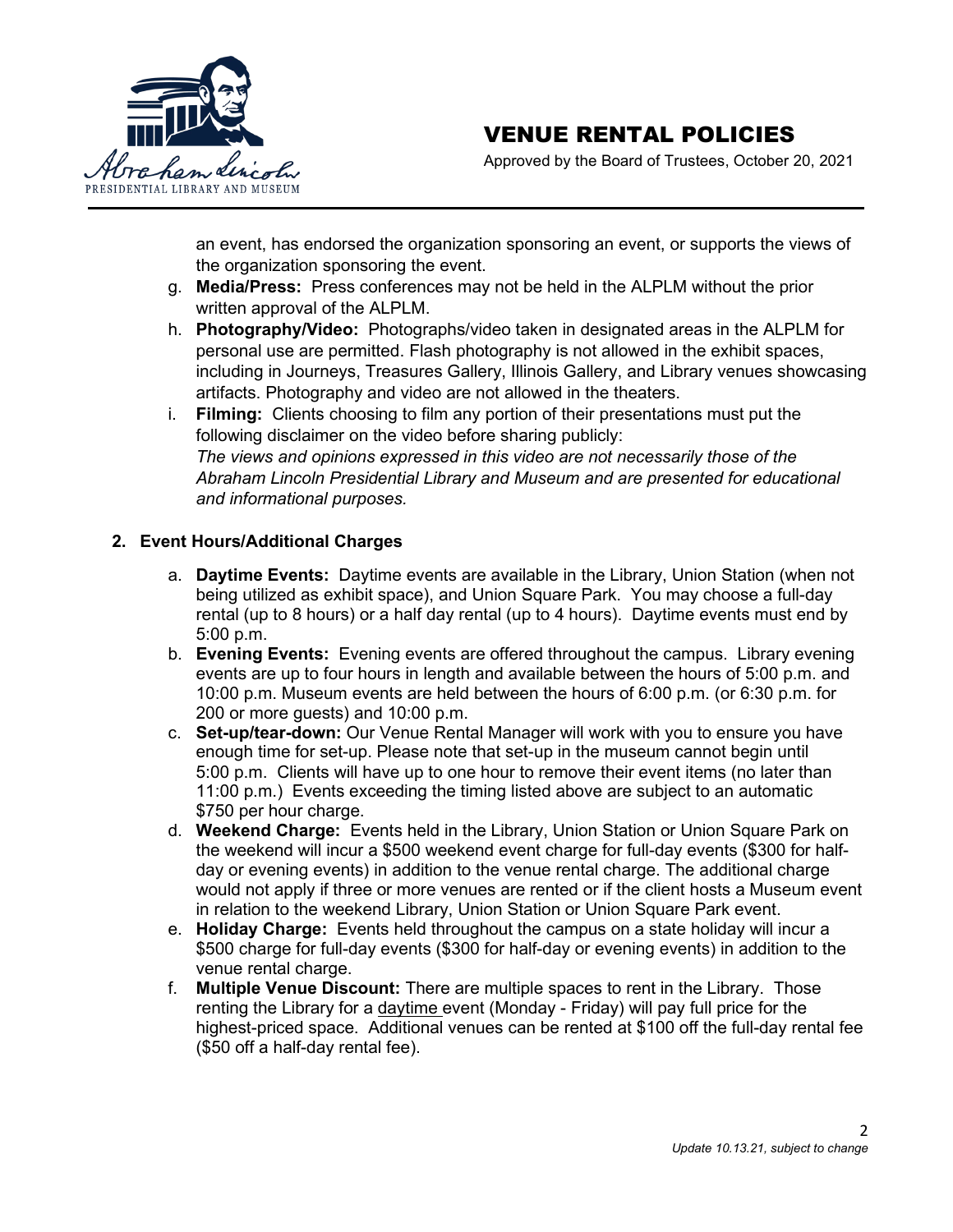

Approved by the Board of Trustees, October 20, 2021

g. **Theaters and Exhibits:** The Museum has two theater presentations, *Lincoln's Eyes*  and *Ghosts of the Library*, as well as four exhibit spaces (Journey One, Journey Two, Treasures Gallery, and Illinois Gallery). For additional fees, these spaces can be added to your museum rental package.

#### **3. Guest Count**

- a. **Estimated Guest Count:** The client's estimated guest count is required at the time of signing the Venue Rental Agreement. The estimated guest count may not be increased by more than 15% without written approval of the ALPLM.
- b. **Guest Check-In:** It is the responsibility of the client to manage guest check-in. ALPLM Staff reserves the right to limit admission if the door count significantly exceeds the guaranteed guest count.

## **4. Security**

- a. **Security Officers:** Adequate security by ALPLM Security officers will be provided during rental events at the ALPLM. If deemed necessary, additional Security guards will be provided at an additional charge to the client. If a client's entertainment, speakers, VIPs, dignitaries, etc. have their own private security, armed or otherwise, the Venue Rental Office and the Security Office must be notified 48 hours prior to the event.
- b. **Museum Security Contact Information:** If guests would need to be contacted in the case of an emergency, the Museum Security number is (217) 558-8988.

## **5. Cancelations/Delays**

- a. **Force Majeure:** Circumstances may arise including though not limited to acts of God, terrorist attacks, government issued closures, natural disasters, civil disorder, or strikes that may make it illegal or impossible to provide ALPLM venues for use. The Venue Rental Agreement may be terminated for any one of the above reasons by written notice from the ALPLM within a reasonable amount of time. The ALPLM will notify the client if the ALPLM has become an unsafe environment based on local, state or federal specifications and guidelines or is not usable based on government mandated closure.
- b. **Delay/Cancelation (ALPLM):** The possibility exists that unforeseen circumstances may cause the ALPLM to have to delay or cancel an event. If the event is delayed, all efforts will be made, if possible, to complete the event. The on-site Event Coordinator in cooperation with ALPLM Security will decide as to delay or cancel. In the unlikely circumstance that the ALPLM cancels an event all deposits will be refunded to the client or they may work with the Venue Rental Manger to transfer the deposit to a new event date.
- c. **Cancelation (Client):** Cancelation of an event by the client will result in a forfeiture of any deposit. If the client reschedules within 1 year of the original event date, the client may apply these funds to the deposit for the new event date.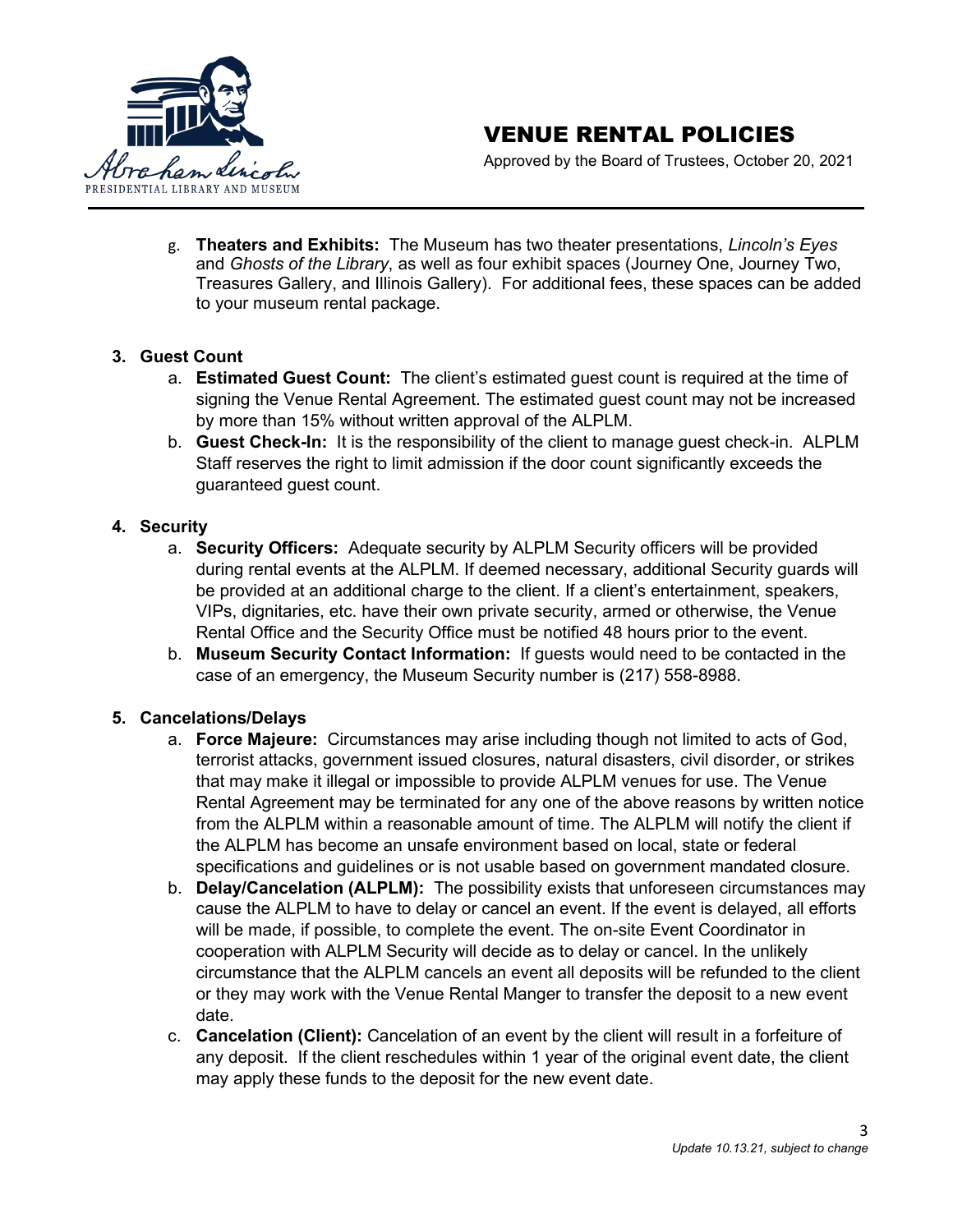

Approved by the Board of Trustees, October 20, 2021

#### **6. Invitations/Communication**

**Use of our name/Brand:** Invitations and communications for rental events may use the name of the Abraham Lincoln Presidential Library and Museum only as the designated location of the event. Use of the ALPLM's name, logo and/or likeness to promote, advertise, or sell tickets to an event (other than as the location of the event) is prohibited without prior written approval.

#### **RESERVATION/BILLING PROCESS**

The ALPLM accepts event reservations up to two years in advance of an event date. For major or multiple-day events an exception may be considered. Please review the timeline below for our reserving and payment processes.

- **1. Request a reservation:** To request a reservation, please provide the following information about your event to the Venue Rental Manager: Name of the Client, a description of the organization, the nature of the event, preferred date and hours of the event, estimated guest count.
- **2. Tentative Hold Placed on Date:** The Venue Rental Manager will contact a prospective client to confirm receipt of the request and tentatively hold the date.
- **3. Rental Agreement/Preliminary Rental Invoice:** The Venue Rental Manager will send a Rental Agreement and a Preliminary Rental Invoice to the prospective client. Within 2 weeks of receiving the Rental Agreement and Preliminary Rental Invoice, a non-refundable deposit of one half the Preliminary Rental Invoice total (payable to the ALPLM) and signed Rental Agreement are required to confirm the event date. DATES MAY BE RELEASED IF THIS TIME REQUIREMENT IS NOT MET.
- **4. Insurance:** Certificates of Insurance must be on file from the client and the client's vendors at least thirty (30) days prior to the event. See Insurance section.
- **5. Secondary Rental Invoice (Event Balance):** All remaining venue rental charges must be paid at least two weeks prior to the event.
- **6. Post-Event Invoice:** After the event, any other charges incurred during the event will be billed to the client. Payment of additional charges is due within 30 days of the invoice date. All costs associated with a rental event, including damages and/or legal fees will be the responsibility of the client or sponsoring organization

## **INSURANCE**

Any company, not-for-profit organization or individual wishing to rent a venue at the Abraham Lincoln Presidential Library and Museum must present a certificate of insurance at least 30 days before the event date. Such insurance shall be with a commercial insurance firm acceptable to the State and must include the following:

**1.** The policy must provide that it cannot be canceled without at least 10 days prior written notice to the ALPLM.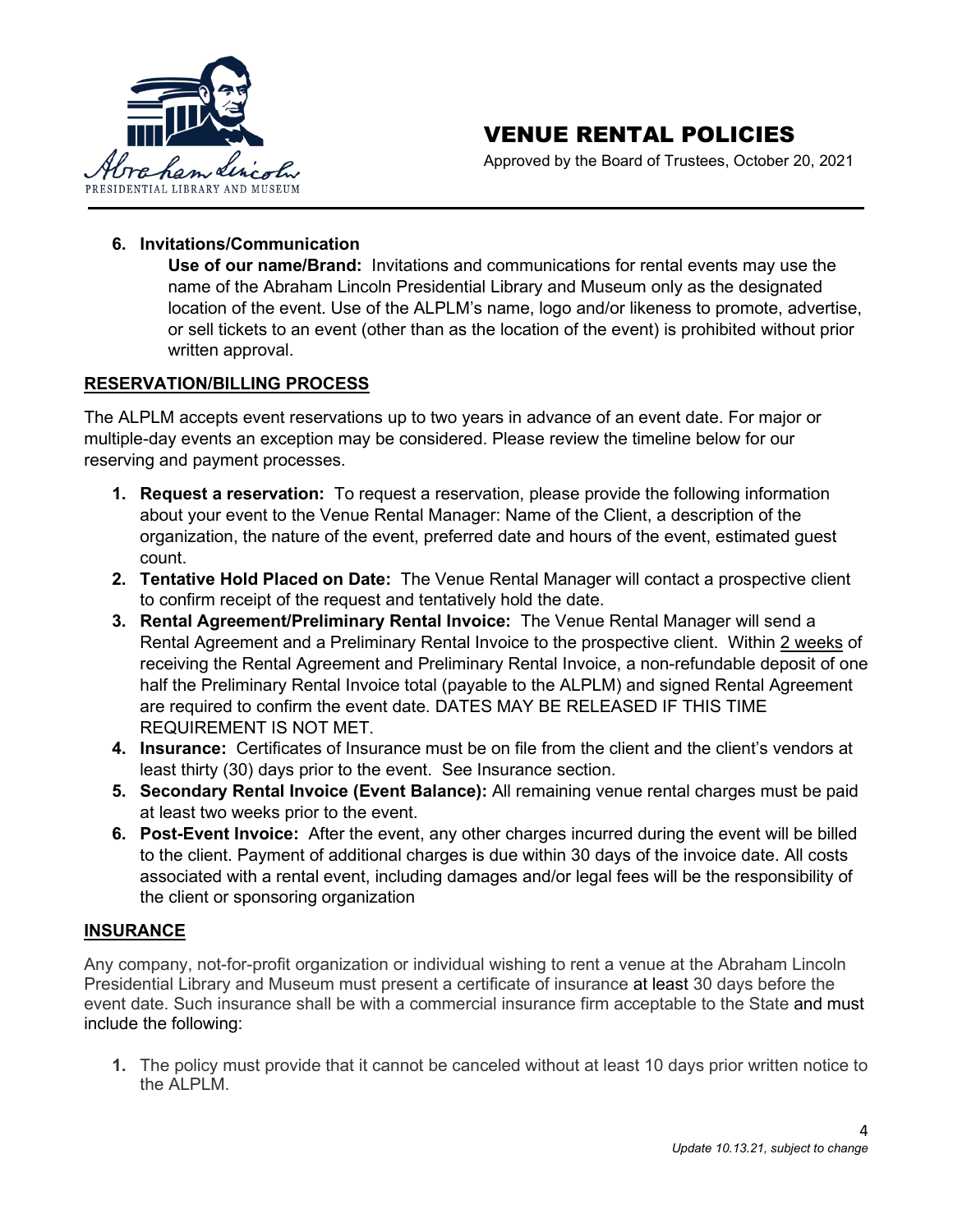

Approved by the Board of Trustees, October 20, 2021

- **2.** The insurance policy shall provide General Liability and Property Damage in a general aggregate amount not less than \$1 million for each occurrence.
- **3.** The policy shall cover bodily injury not less than \$500,000 for each occurrence and in the aggregate.
- **4.** It shall cover property damage for any peril not less than \$100,000 for each occurrence and in the aggregate.
- **5.** The certificate must name the following as Additional Insured:
	- *The State of Illinois*
	- *The Board of Trustees of the Abraham Lincoln Presidential Library and Museum*
	- *Abraham Lincoln Presidential Library and Museum, its employees, agents, officials and volunteers.*
- **6.** The certificate must be provided to the Venue Rental Office at least 30 days before the event by mail or email to [Britta.Brackney@illinois.gov.](mailto:Britta.Brackney@illinois.gov)
- **7.** NOTE: Rental clients choosing an outside caterer will need to have the caterer provide an insurance certificate for the caterer as described in this section.

#### **EVENT PLANNING INFORMATION**

All activities relating to an event must be coordinated through the Venue Rental Office. If extensive or unusual set-up is needed, it must not interfere with normal ALPLM activities and must be arranged with the Venue Rental Manager. An additional charge may apply.

- **1. Furniture/Equipment:** The ALPLM has a limited amount of indoor equipment and furniture that can be used on a first- come, first- served basis for meetings and events. The use of ALPLM furniture at these events is included in the venue rental charge.
- **2. Audiovisual (A/V):** The ALPLM has A/V equipment and technicians available for rental events at an additional cost. Arrangements must be made through the Venue Rental Office one week prior to the event date. Charges for A/V equipment and services will be invoiced post-event. In the event the ALPLM cannot accommodate your A/V requests, we will work with a client to determine a preferred vendor.
- **3. Trash/Electrical:** ALPLM staff will be on site for set-up and post-event clean up including general trash removal at no additional charge. In the cases where clean-up is unreasonable a \$250 clean-up charge will be added to the final bill.
- **4. Service Vendors:** Service vendors (examples: decorators, entertainment, etc.) must be approved by the Venue Rental Office at least three weeks in advance of the event date. One week prior to the event, all vendors must provide a list of service staff entering the facility for the event. Service staff must check in with Security upon arrival. Vendors must follow ALPLM guidelines for move-in/move-out and clean up in order to provide service at the ALPLM. The ALPLM reserves the right to deny the use of any subcontractor used for any component of an event.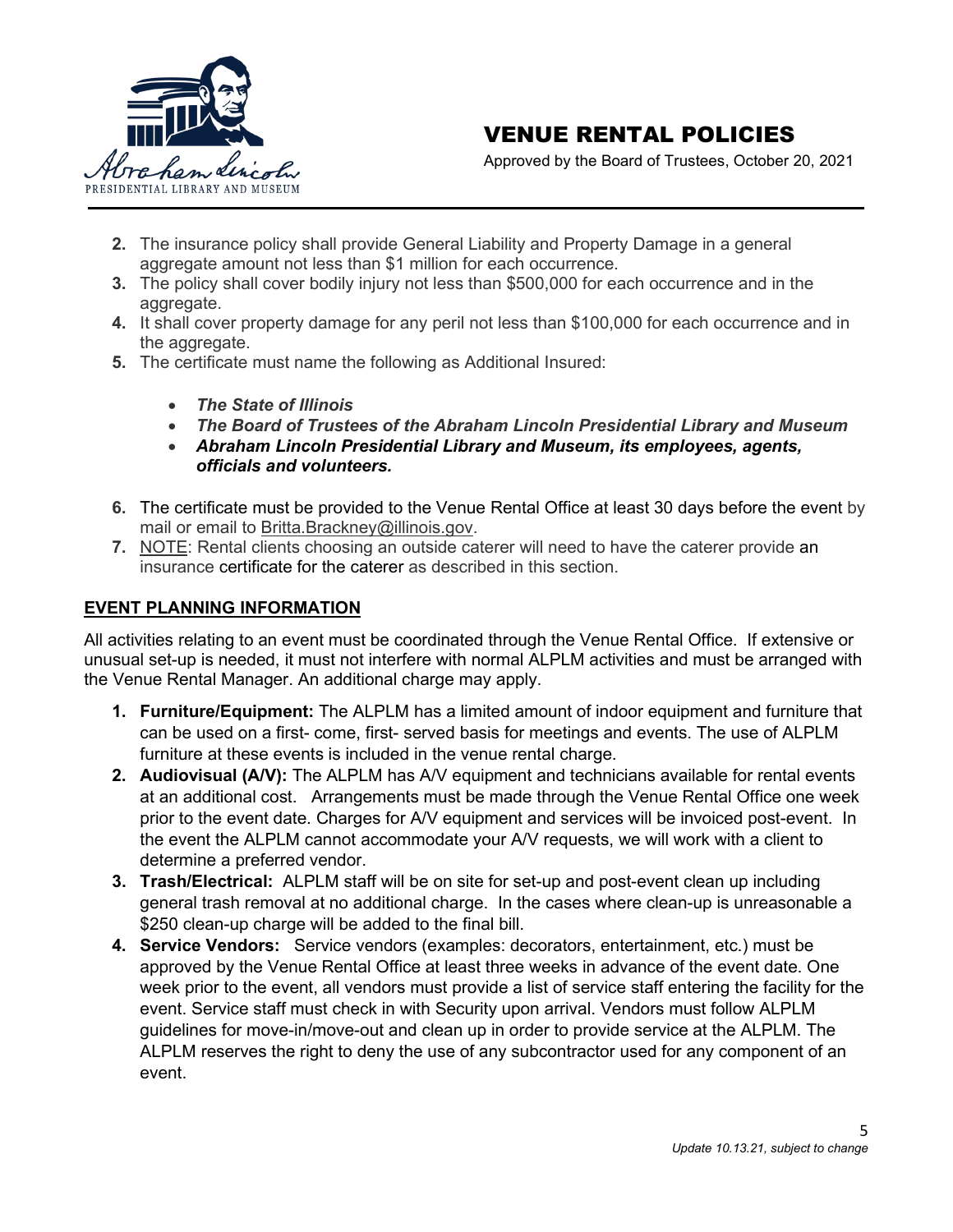

Approved by the Board of Trustees, October 20, 2021

**5. Event Management:** An Event Coordinator or Museum staff will be at the event to manage the set-up, activities, and move-out. The ALPLM asks that one person representing the client remain at the event until all guests exit the building. That designated client representative and the Event Coordinator may inspect the event space to ensure that there has been no damage.

#### **6. Decorations**

- a. **Decor:** The ALPLM provides no decorator services. Our designated caterer offers linen and table and service ware options. Outside decorating companies may be used with prior coordination with the Venue Rental Office. Items such as glitter, confetti, streamers, helium balloons, bubbles or live plants or trees are not allowed anywhere in the facility.
- b. **Event-related banners, posters and signage** may be displayed only with prior approval from the ALPLM and only on free-standing displays or easels.
- c. **Candles:** Open-flame candles are not allowed. LED battery-operated candles are permitted.

## **7. Deliveries:**

- a. **No Storage:** Items for rental events may not be delivered prior to the contracted event date. A client representative must be present to accept deliveries on the day of their event. Arrangements may be made for the Venue Rental Office to receive small items, such as handouts or programs prior to the event.
- b. **Schedule:** One week prior to the event a schedule of event day deliveries must be established with the client's vendors and the Venue Rental Office.
- c. **Transporting delivered items:** The client is responsible for transporting their items within the building. The ALPLM will provide a limited number of dollies or carts for client or contractor use. Please arrange usage in advance. If client wishes to use their own equipment, it must have rubber, non-marring wheels as to not harm floors.
- d. **Disposing of items:** The ALPLM cannot be responsible for any materials left after the event and items may not be stored overnight. All left-over decorations and other items will be regarded as trash.

## **8. Entertainment**

- a. **Approval:** The name and type of entertainment must be provided to the Venue Rental Office three weeks in advance of the event for approval.
- b. **Sound:** The ALPLM reserves the right to require sound adjustments where volume would interfere with other activities, be injurious to hearing or threaten collections or facilities in any way.
- c. **Service Providers:** The band, disc jockey or other entertainment provider must provide the ALPLM a technical rider outlining their equipment type and electrical set-up three weeks prior to the event. The ALPLM is unable to provide staff to move props, musical instruments, staging, etc. The ALPLM will not provide equipment for bands or DJs, such as microphones or gaffers' tape. The ALPLM will provide a limited number of dollies or carts for client or contractor use. Please arrange usage in advance. If client wishes to use their own equipment, it must have rubber, non-marring, wheels as to not harm floors.